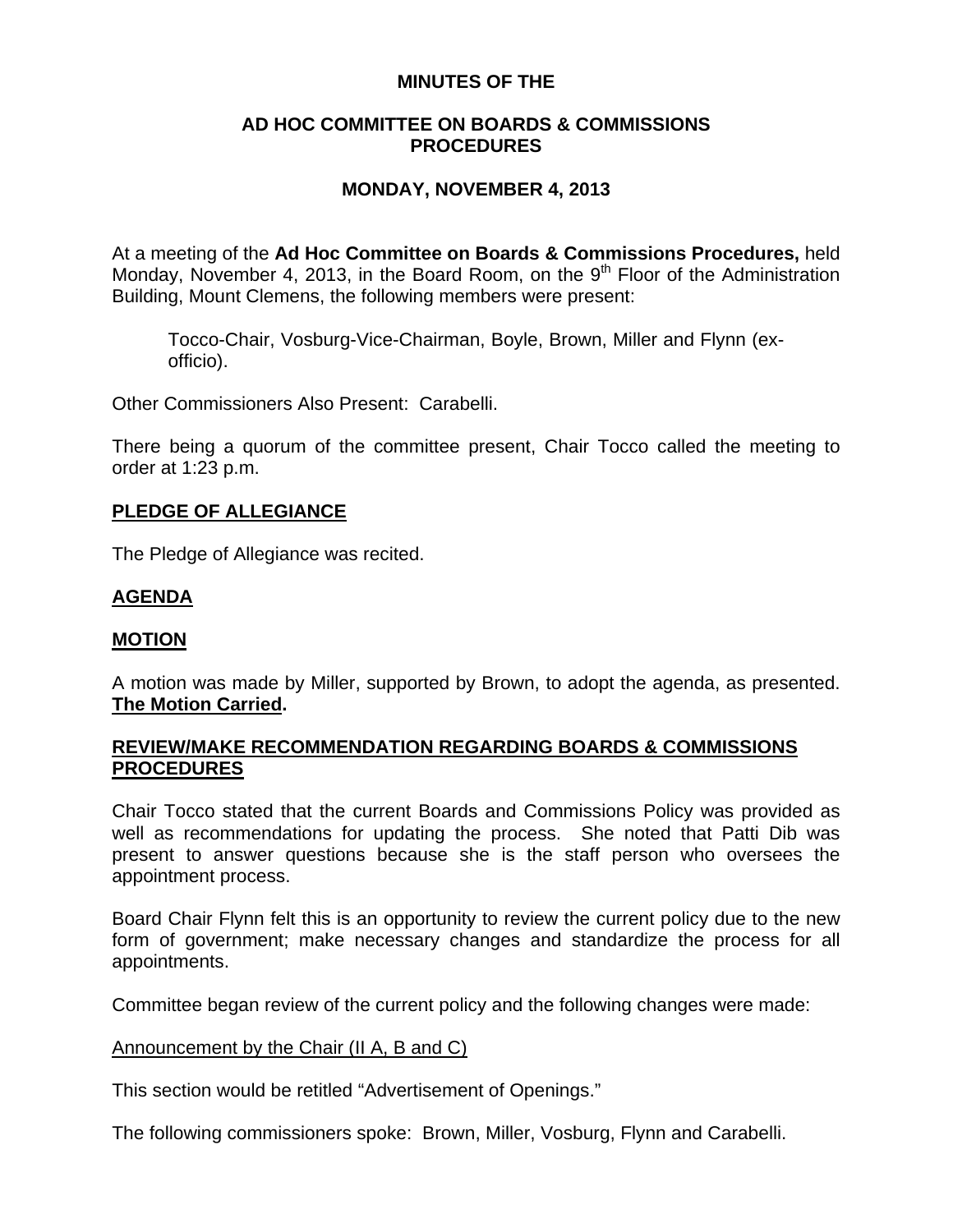Committee concurred with deleting any references to the "Office of Public Affairs", only issuing a 90 day posting, sending a press release to the media and including where to obtain an application and turn in application materials.

### Announcement on the Web-Site

This section would be retitled "Boards/Commissions Web Page".

Commissioner Miller suggested specifying that the website is inclusive of all digital media and that was concurred by committee.

#### **Announcement by Public Affairs**

This section would be deleted.

#### Revisions to the Application for Appointment

Chair Tocco moved to the next section while copies of the application were being made.

#### The Application Process

This section would be retitled "Application Procedure."

The following commissioners spoke: Miller, Brown, Flynn, Vosburg, Carabelli and Boyle.

The following wording was agreed to: If application materials are received after the posted due date, the Board Chair and Government Operations Committee Chair reserve the right to consider acceptance of tardy applications.

#### Revisions to the Application for Appointment

This section would be retitled "Application Materials."

A copy of the revised application was provided and Chair Tocco asked for any additional modifications. The following changes were agreed to by committee:

The application will be a pdf fillable form;

#1, delete telephone and cell phone and replace with "Preferred Phone";

#5, include employer's address, delete telephone and replace "title" with "position";

#6, include "other relevant certification or endorsements";